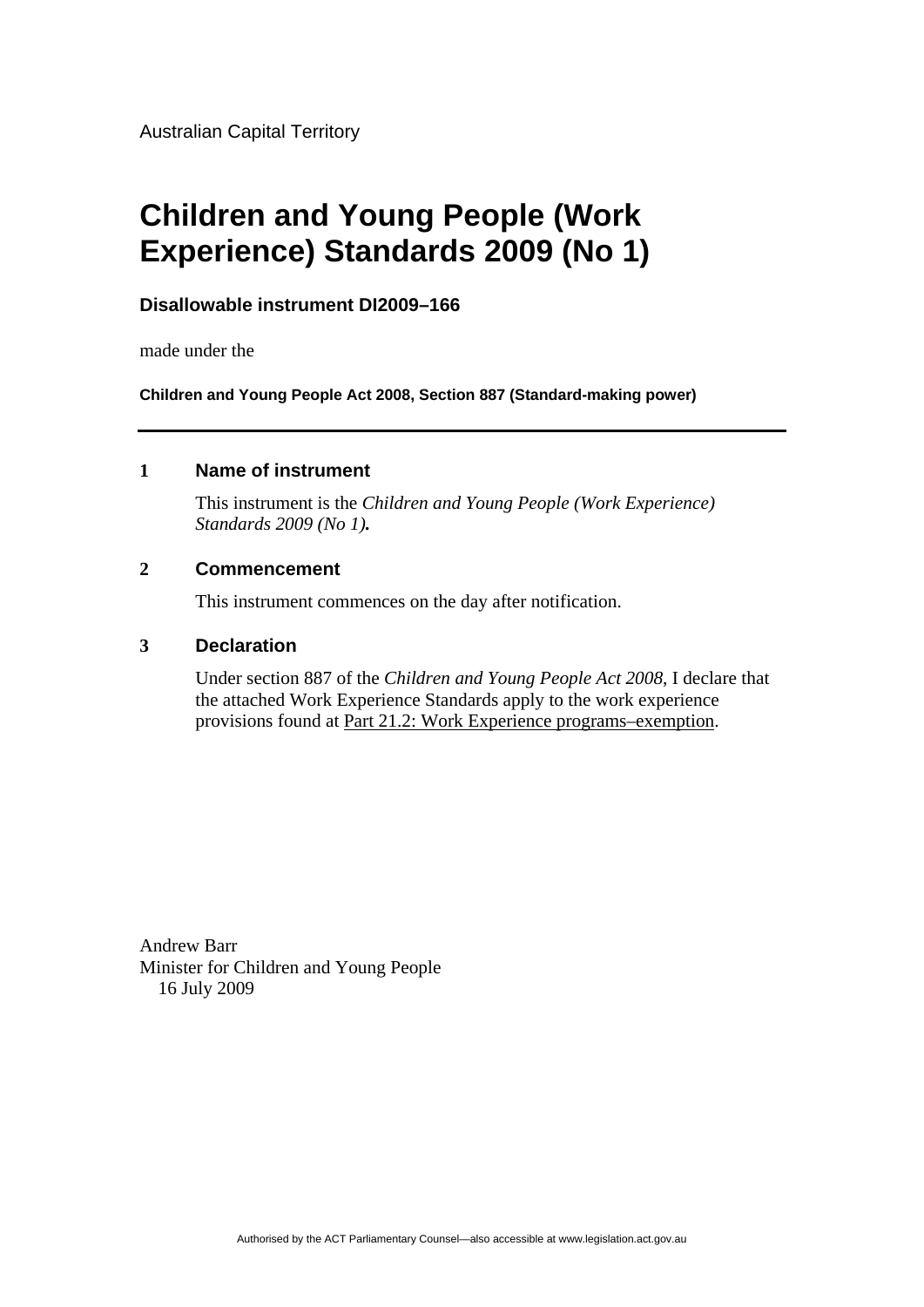#### Introduction

1. These standards relate to work experience programs organised by schools and/or other institutions/organisations/providers as part of their curriculum and/or scope of activity in relation to students under the age of 15.

A work experience provider must apply to the Chief Executive for an exemption to the Employment provisions at Chapter 21 of the *Children and Young People Act 2008*.

2. Definitions

**Act** means the *Children and Young People Act 2008*.

**Chief Executive** means the Chief Executive administering the Work Experience provisions of the Act.

**Host employer** means an employer providing a work experience placement for a particular student.

**Host School** means the educational institution (within the meaning of the Act) at which the work experience student is normally educated.

#### **Oversight body** means

- a) In relation to the government schools, the Chief Executive of the Department of Education and Training; or
- b) In relation to Catholic systemic schools, the Catholic Education Office; or
- c) In relation to any other school or system of schools, the body having the legal responsibility for the management of the school or system of schools.

**Student** means a student attending, or intending to attend, a work experience placement.

**Provider** means a body contracted to broker work experience.

#### Purpose

- 3. The purpose of work experience programs are:
	- a) to foster personal, social and educational development of the student;
	- b) to provide students with an orientation to the world of employment in a general field, including learning related to career planning or enterprise education;
	- c) to relate school learning to life outside school;
	- d) to assist students in their decision making about future study, training and career options;
	- e) improve student's employment prospects and ease the transition from school to work; and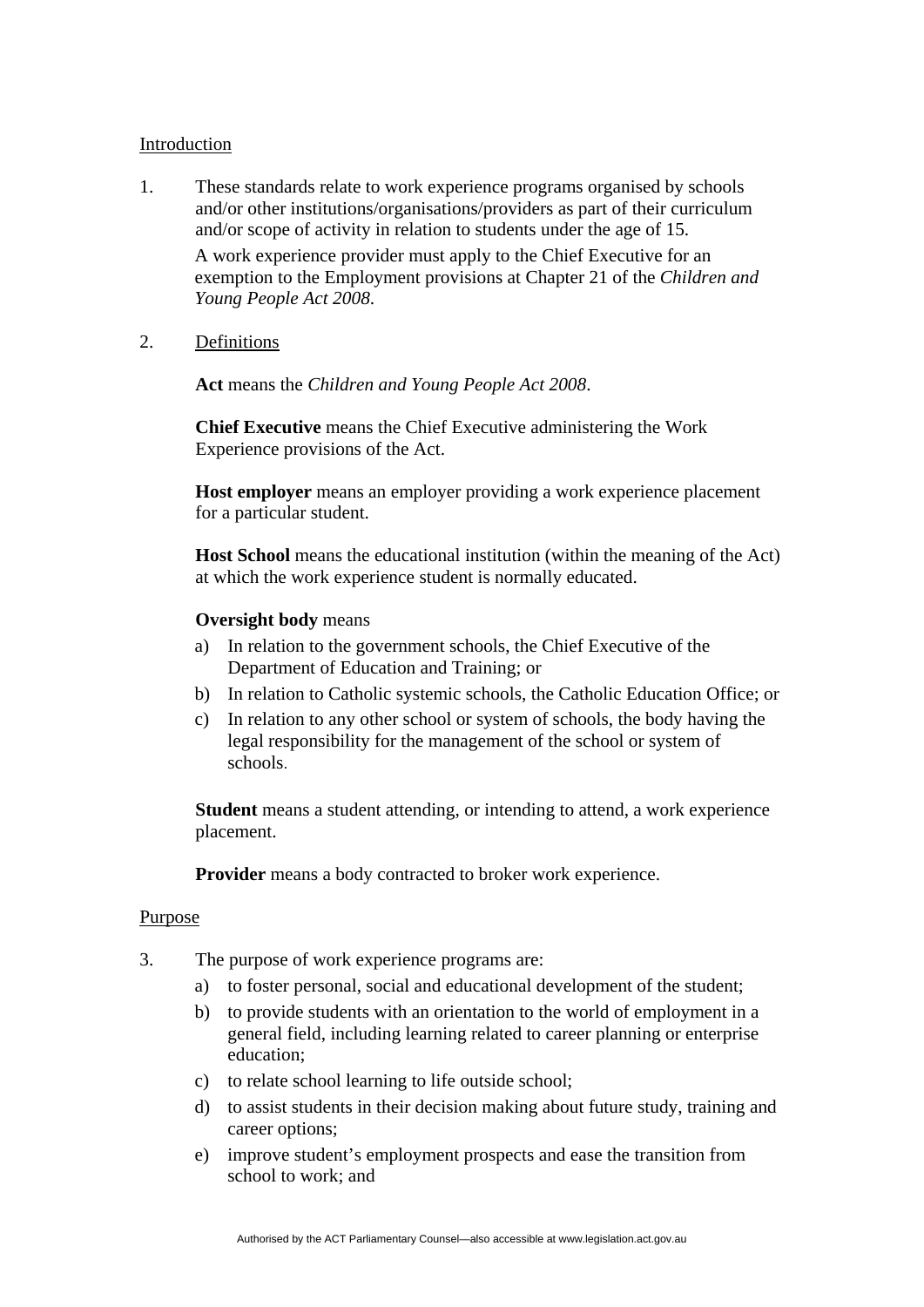f) broaden student's awareness of, and participation in, traditional and nontraditional occupations.

## Age Limits

4. A student involved in a work experience program shall be 14 years of age or over, except in relation to a work experience program approved by the Chief Executive to provide work experience for students under 14 years of age.

## Register of Host Employers

- 5. The Department/providers/schools shall keep a register of participating host employers. Prior to placing the host employer on the register, the Department/provider/school must take reasonable steps to ascertain the suitability of the particular type of employment and the fitness of the particular host employer for work experience placements. In determining whether a host employer is suitable the Department/provider/school shall ensure that the work experience does not involve prohibited high risk activities.
- 6. Providers and schools shall comply with all reasonable requests to provide the register of host employers to the Chief Executive.

## Work Experience Placements

- 7. A student may apply to the host school for a work experience placement.
- 8. A host school may refer a student to an approved provider to arrange for work experience.
- 9. Before entering into work experience, the placement must be approved/agreed in writing by:
	- a) The student;
	- b) The student's parent or guardian;
	- c) The host school;
	- d) The host employer; and
	- e) Where a provider is involved, the provider.
	- In considering whether to approve a placement the parties must consider:
	- a) Whether the placement contravenes the *Education Act 2004*, section 13 in relation to the child or young person; or
	- b) Whether the placement is likely to prejudice the ability of the child or young person to benefit from the education or training; or
	- c) Whether the placement is otherwise likely to prejudice the health, safety or personal or social development of the student.
- 10. The Department/provider/host school shall ensure that Unions ACT is informed of proposed work experience placements prior to work experience placements occurring.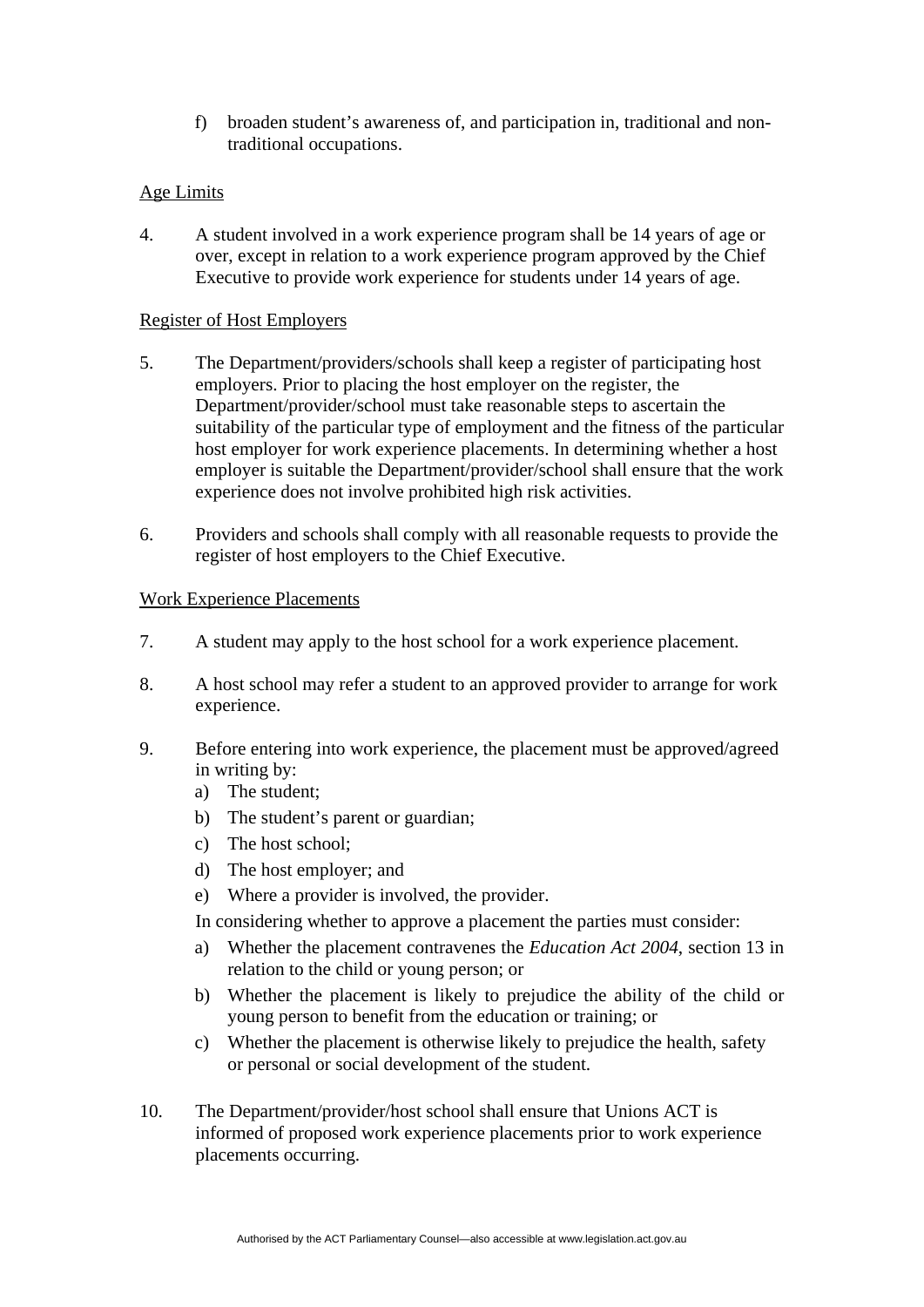- 11. If the work experience placement is with a butcher, the host employer must write to the Meat and Allied Trades Union advising that Union that the host employer will comply with that Union's guidelines.
- 12. Before entering into a work experience program, the student, the host school, the host employer and the student's parents (and where a provider is involved, the provider) shall enter into an agreement, setting out the parties' rights and obligations.
- 13. Such agreement shall provide for a complaints protocol that includes:
	- a) that the parent or student has a right to make a complaint about any aspect of the work experience program;
	- b) that complaints should be made in the first instance to the host school or provider (where applicable) who shall initially investigate the complaint;
	- c) in the event the resolution proposed by the host school or provider is not accepted by the person making a complaint, they may take up their complaint with the host school's oversight body;
	- d) if the person is still not satisfied with the resolution, the person may make a complaint to the Chief Executive; and
	- e) that all reasonable requests by the Chief Executive for documentation related to the work experience placement be complied with.

# Obligations of Host Organisations

- 14. Host organisations shall:
	- a) not provide remuneration in any way to the student;
	- b) ensure the work premises comply with all legal requirements for a workplace, including any legal requirements in relation to children and young people;
	- c) comply with all work safety requirements and provide an induction session where the student is informed of the requirements for their workplace, including instruction in the use of required protective clothing;
	- d) ensure the student wears required protective clothing;
	- e) ensure the working conditions are free from all types of harassment and unlawful discrimination;
	- f) take appropriate steps to provide the student a positive work experience, this can include:
		- i. job sampling;
		- ii. research; and
		- iii. work shadowing.
	- g) ensure the student has the opportunity to experience a variety of tasks whilst being appropriately and directly supervised;
	- h) report any difficulties in the work experience placement with the host school/provider;
	- i) advise the school/provider in the event of an industrial dispute affecting the placement;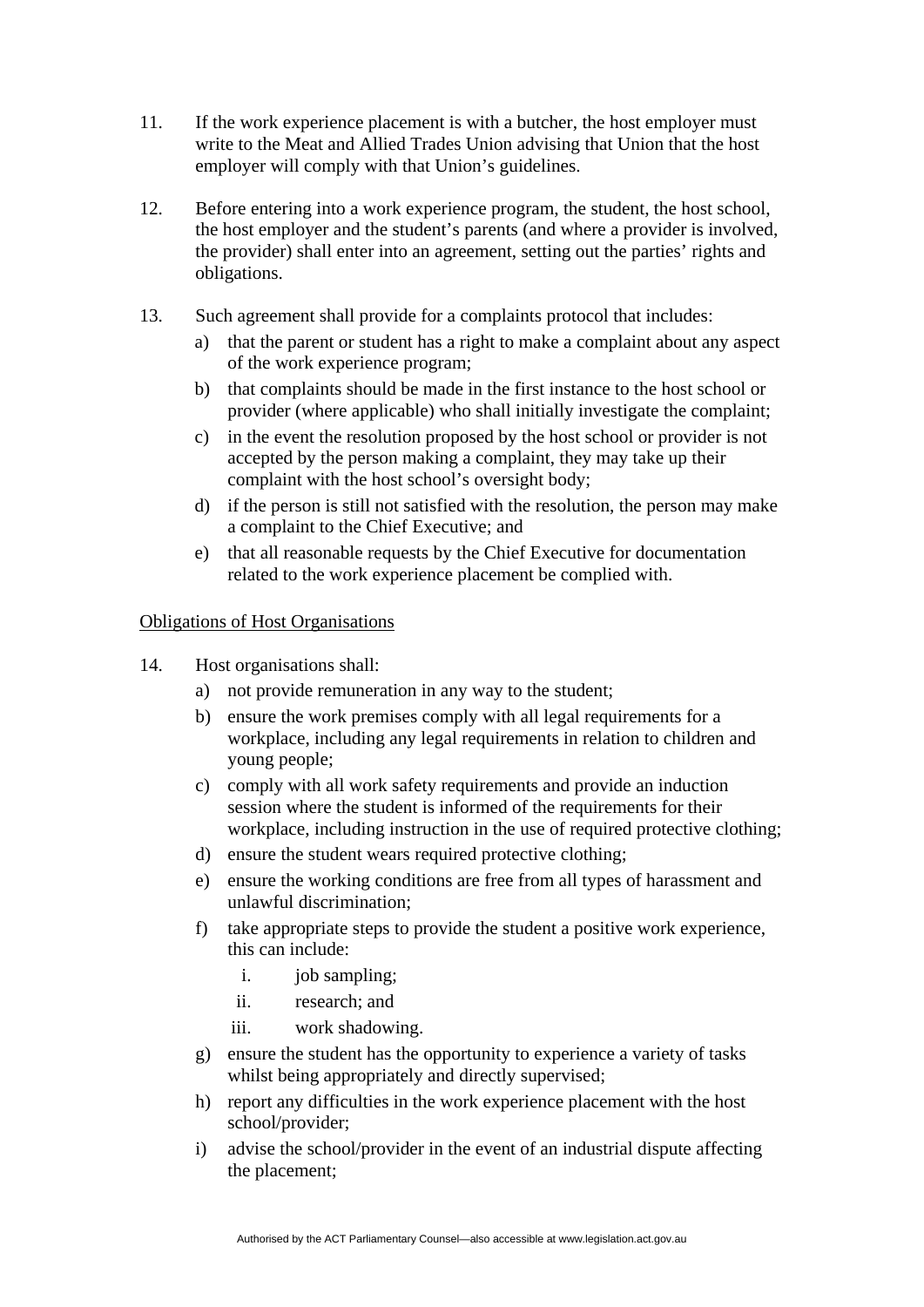- j) take reasonable steps as requested by the host school or umbrella body to resolve a complaint;
- k) provide a report to the school/provider at the conclusion of the placement; and
- l) where the report in (k) above is to the provider, the provider shall forward a copy of that report to the school.

#### The Host School

- 15. The host school or, where a provider is involved, the provider, shall take reasonable steps to:
	- a) ensure that a student is not placed in a work situation where a hazard exists taking note of the student's age, capacity, and maturity in respect to the working conditions;
	- b) ensure that if a student is undertaking a placement on a building site the student holds a "Blue Card" or equivalent;
	- c) ensure the working conditions are free from all types of harassment and unlawful discrimination;
	- d) ensure the student is covered by insurance including personal accident and public liability insurance while undertaking work experience;
	- e) adequately prepare the student for the work experience; and
	- f) provide the student with an Emergency Procedures Card which includes contact details for the school and, if the work experience placement extends after hours, with after hours contact details for a person at the school.
- 16. A host school/provider shall, where practicable, arrange for a teacher to visit each student at least once in each period of work experience with each host employer.
- 17. Students shall attend work experience placements on the same conditions as apply to ordinary workers in that workplace; and shall be accountable to the school as well as their host employer.

## Prohibited Activities

18. Work experience programs shall not include an activity declared to be *high risk* under section 798 of the Act, or defined as prohibited in the Department of Education and Training Work Experience Guidelines.